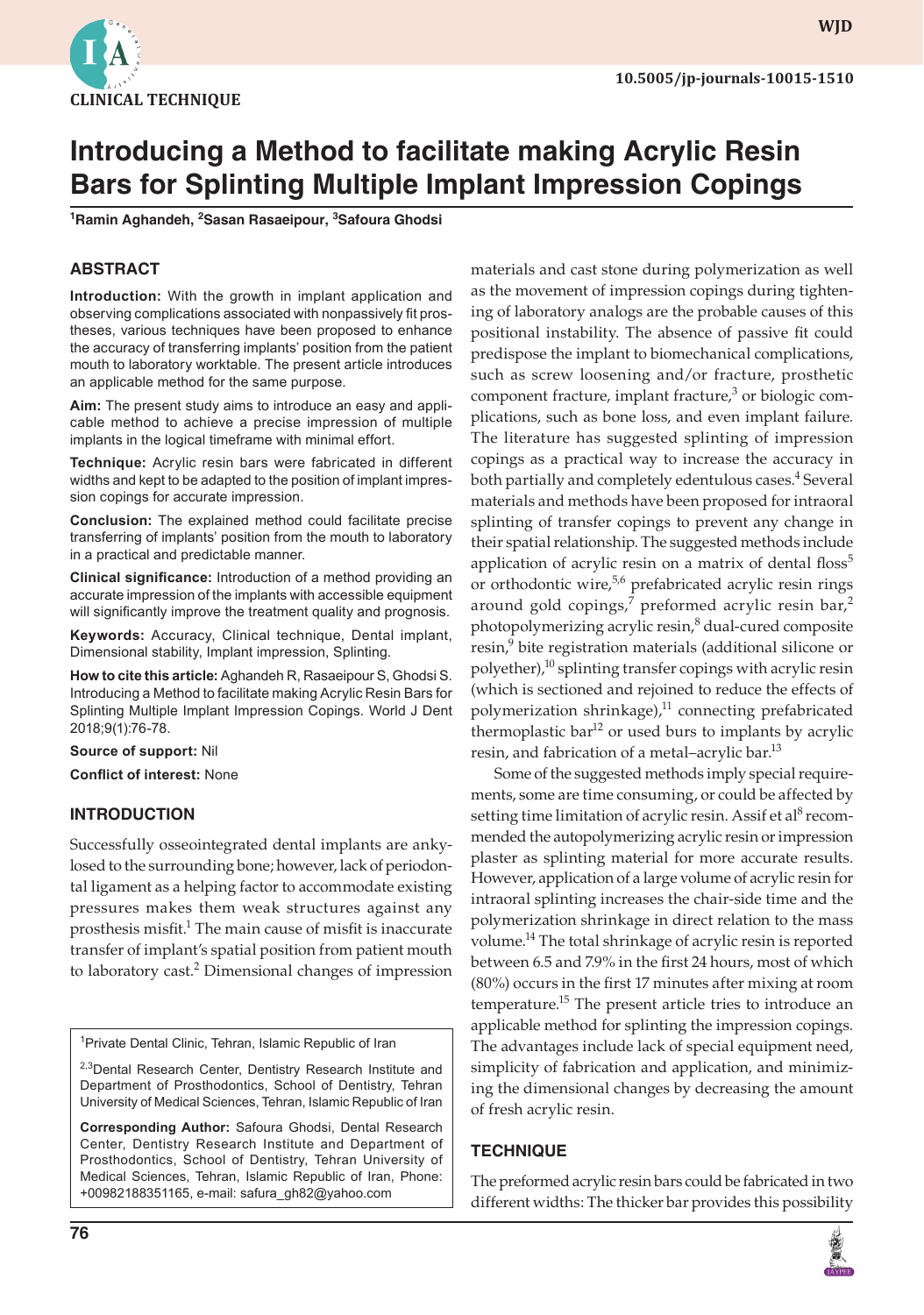*Method make Acrylic Resin Bars for Splinting*



**Figs 1A and B:** (A) Thin bar was cut; and (B) thick bar was perforated according to impression coping distance



**Figs 2A and B:** Bar pieces were connected to impression copings (A) adjacent bars (B) with a small amount of fresh acrylic resin

to be perforated in corresponding position and accommodate impression copings; the thinner type bar could be used in the form of prefabricated rod between impression copings. It is possible to fabricate several bars using the following steps and keep them for future applications.

- Silicon index was made from a wire  $(4-5$  mm diameter) or solid piece (9–10 mm width).
- The index was poured with acrylic resin (pattern resin; GC Corp, Tokyo, Japan).
- For applicability of the fabricated bar, it is required to pass at least 17 minutes after mixing.
- The bar was released from silicone index.
- The bar was cut using a disk according to the distance between adjacent impression copings secured in the patient's mouth. It was also possible to perforate the thick bar corresponding to the center of each impression coping (Fig. 1).
- Fresh mix of acrylic resin and bead brush technique was used to connect the bar to impression copings (Fig. 2).
- The new resin was allowed to set (Fig. 3).
- Final impression was made using a tray perforated in corresponding positions and open tray technique. The selected impression material was applied around impression copings and bar, as well as underneath the bar to capture all the details precisely.
- Laboratory analogs were hand tightened, and the impression was poured in dental stone.

#### **DISCUSSION**

Splinting of impression copings is an approved method to ensure precise transfer of their relationship to laboratory. The importance of this procedure increases as the number of implants increases, as well as in full-mouth implant rehabilitations, screw-retained prostheses, or angulated implants restorations.<sup>16,17</sup> Different methods have been proposed; all have their own advantages and disadvantages. A suitable splinting method should be accurate, easy to use, have accessible equipment and materials, not waste chair-side time, not have much laborious work